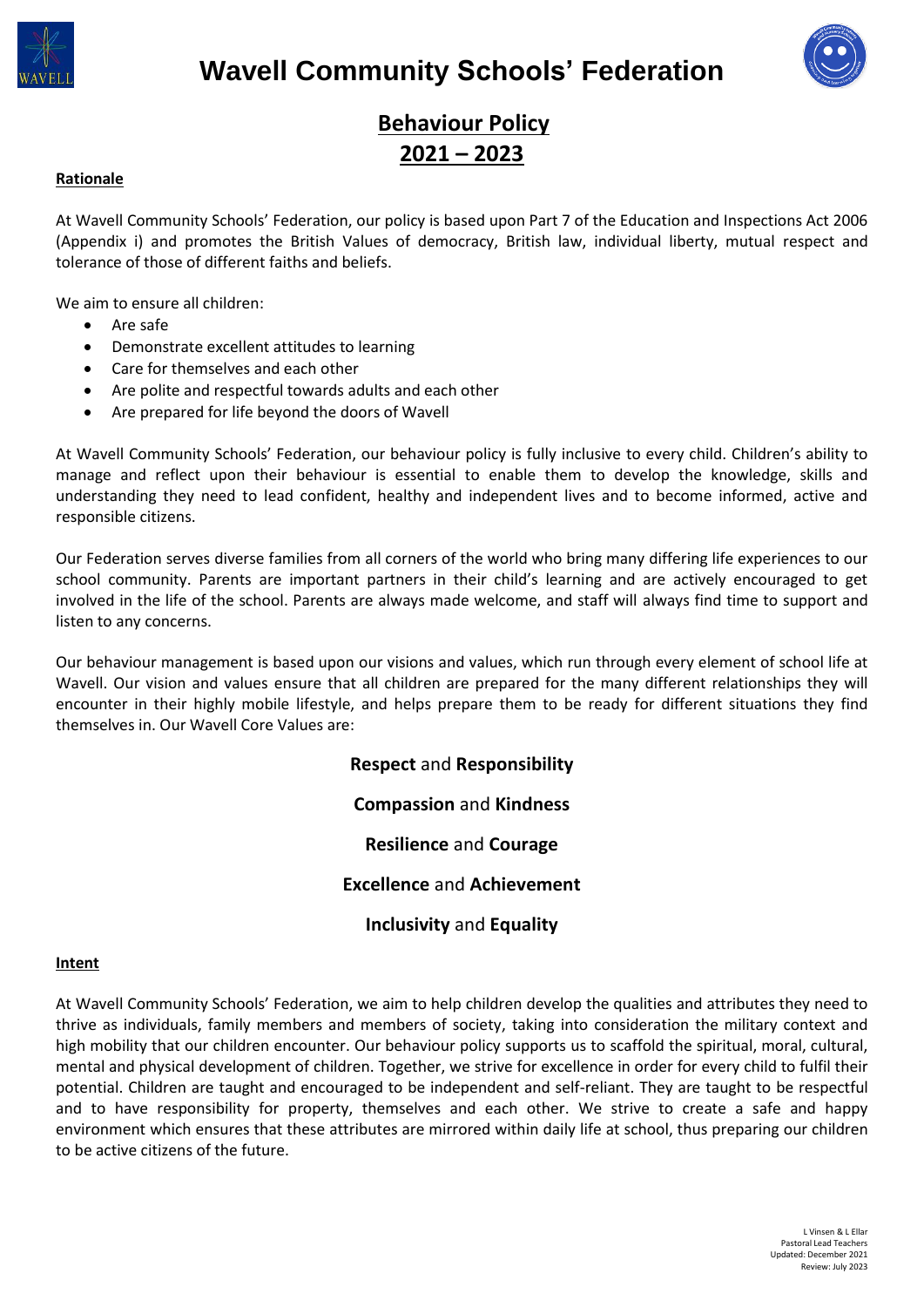



# **Implementation**

## **Rewards**

We praise and reward children for expected and exceptional behaviour and for displaying our school values in the manner in which they conduct themselves. Examples of these are:

- Positive praise
- Written comments on children's work and individually in home-school diaries (including Early Essence in EYFS)
- Daily celebrations within class
- 'Star of the Week' certificate given out in Celebration Assembly
- EYFS Star Stickers
- Key Stage One Marvellous Me stickers
- Key Stage Two House points
- All Wavell Stars for 'above and beyond' behaviour, attitudes linked to our values and for exceptional work

## **Rewards - Star Stickers, Marvellous Me and House Points**

In EYFS, all children are encouraged to display positive behaviours that link to our school values. Children can be awarded with a 'Star Sticker', which celebrates their individual achievement during the day.

In Key Stage 1, children can earn Marvellous Me 'Stickers', which are electronically sent to parents to celebrate their positive behaviour, attitude and good work within the school day.

In Key Stage 2, each child belongs to one of four 'Houses'. The houses are named Brompton, Gilling, Yafforth and Reeth to reflect our locality. House points are placed onto charts and counted weekly. These are collected and displayed each week and the winning house will be celebrated at the end of each term (during COVID, housepoint winners will be celebrated in each class/bubble).

Children's successes are acknowledged for numerous reasons, these may include:

- Politeness and good manners
- Kindness and courtesy to others
- Good attitude to learning
- Adhering to class and school rules
- Being helpful (to a friend or a member of staff)
- Moving around school sensibly
- Good conduct during transitions and break times
- Homework completion to a good standard
- Excellent presentation of self and work
- Star of the week
- Achieving House Star
- Upholding and demonstrating our Wavell Values

#### **Wavell Stars**

Throughout the school, Wavell Stars are awarded to children who show attitudes, behaviour or work which exceeds our expected standards of behaviour, attitude and conduct.

Certificates to award children's achievement will be celebrated in an assembly.

| <b>Reward</b>                    | <b>EYFS</b> | Key Stage 1 and 2 |
|----------------------------------|-------------|-------------------|
| <b>Bronze Certificate</b>        | 10          |                   |
| <b>Silver Certificate</b>        | 20          |                   |
| <b>Gold Certificate</b>          | 30          | 75                |
| <b>Headteacher's Certificate</b> |             | 100               |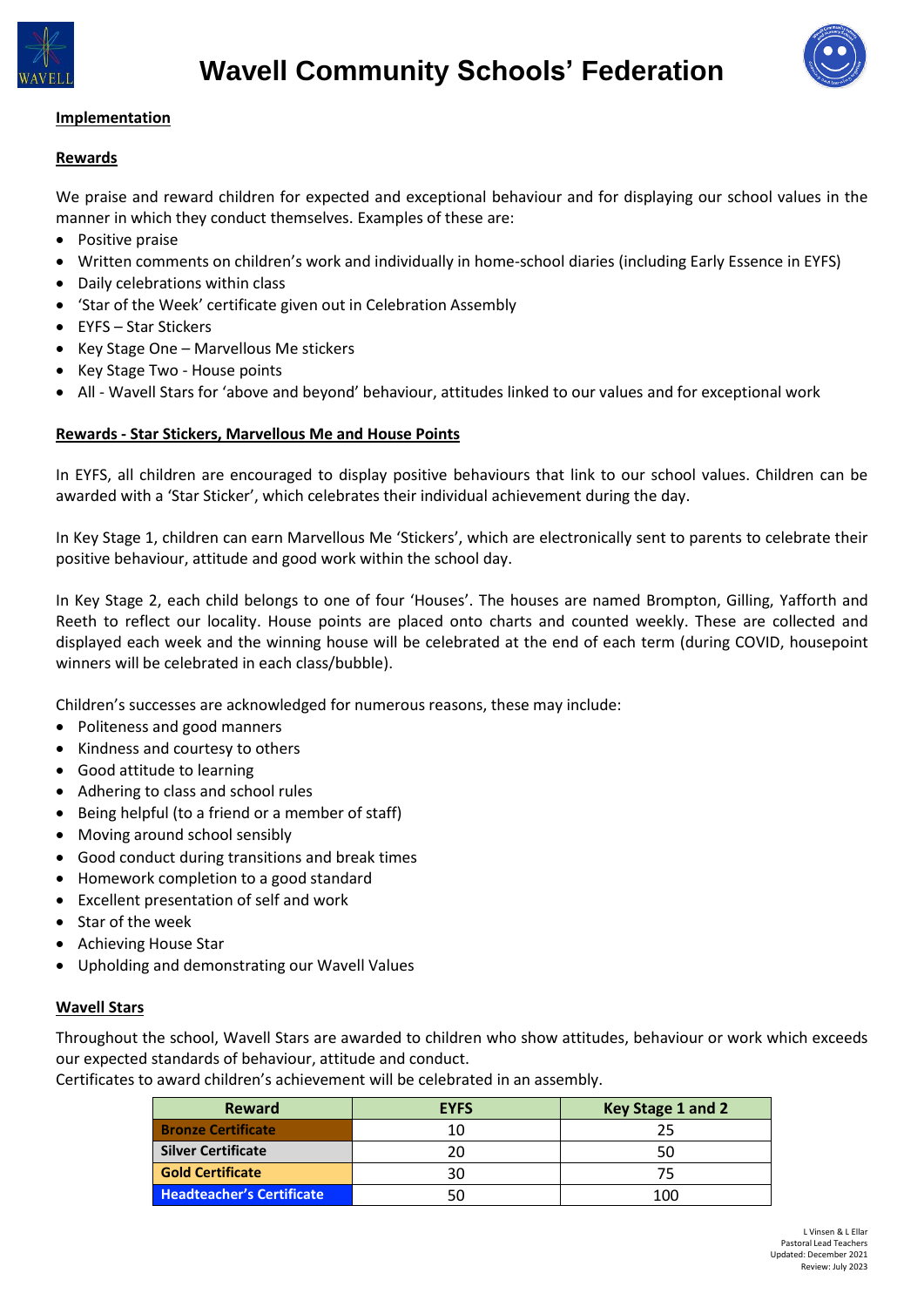



# **Sanctions**

# **Conduct Chart**

We have a 'Conduct Chart' - a display in every classroom throughout the school, providing clear steps for the course of action taken for conduct that does not meet our expected standards.

Steps will be reset when the child shows that they have changed their behaviour.

With guidance from the SENDCo., reasonable adjustments where necessary to help support individual children.

Our Conduct Chart has 6 steps:

All children's names begin aligned next to the Action Board.

**Start** – A child's name may be moved to 'Start' as a visual reminder to make appropriate choices. This is accompanied by a **Verbal Reminder** – *"This is a reminder - next time will be an action."*

**Action 1**: Warning – "*You've been asked once, now choose to do the right thing."*

**Action 2**: Final warning – "*This is your final reminder about behaviour/attitude – next time you will be moved."* **Action 3**: Moved within class – *"Moved away from the situation to help you improve your behaviour/attitude."* **Action 4**: Moved to another class – *"Move into another class for a period of time in order to think about behaviour/attitude."*

**Consequence**: Detention/missing playtime – "*You now have a break time detention as a result of your behaviour/attitude".*

- If a child receives an Action 4, they will receive a consequence.
- An adult may move a child straight to any action if they are responsible for a 'serious incident'.
- If there is a 'serious incident' involving a child, parents will be informed and it will be recorded on CPOMs.
- If a child in KS1 or KS2 receives more than 3 Action 3s within a week, they will also have a consequence of missing a playtime.

## **Low Level Disruption**

Our aim is to enable all children to learn to the best of their ability and not allow low level disruption to prevent this. According to the 'Below the Radar' report published by OFSTED, low level disruption may include:

- Swinging on a chair
- Repeatedly tapping pencil
- Shouting out
- Making unnecessary noise
- Work avoidance
- Inappropriate verbal responses
- Anything which interferes with the 'flow' of the lesson
- Being rude or unkind to children or adults

## **Serious Incidents**

In our view, a 'serious incident' is defined as one of the following\*:

- Inappropriate language which could be hurtful or harmful to others
- Deliberate and malicious physical violence towards another person
- Stealing
- Deliberate and provocative racist comments
- Refusal to co-operate with a member of staff
- Running away
- Rudeness or insolence to a member of staff
- Deliberate damage to property
- Sexual harassment
- Bullying

\*In EYFS, reasonable adjustments are made depending on the developmental age of the child.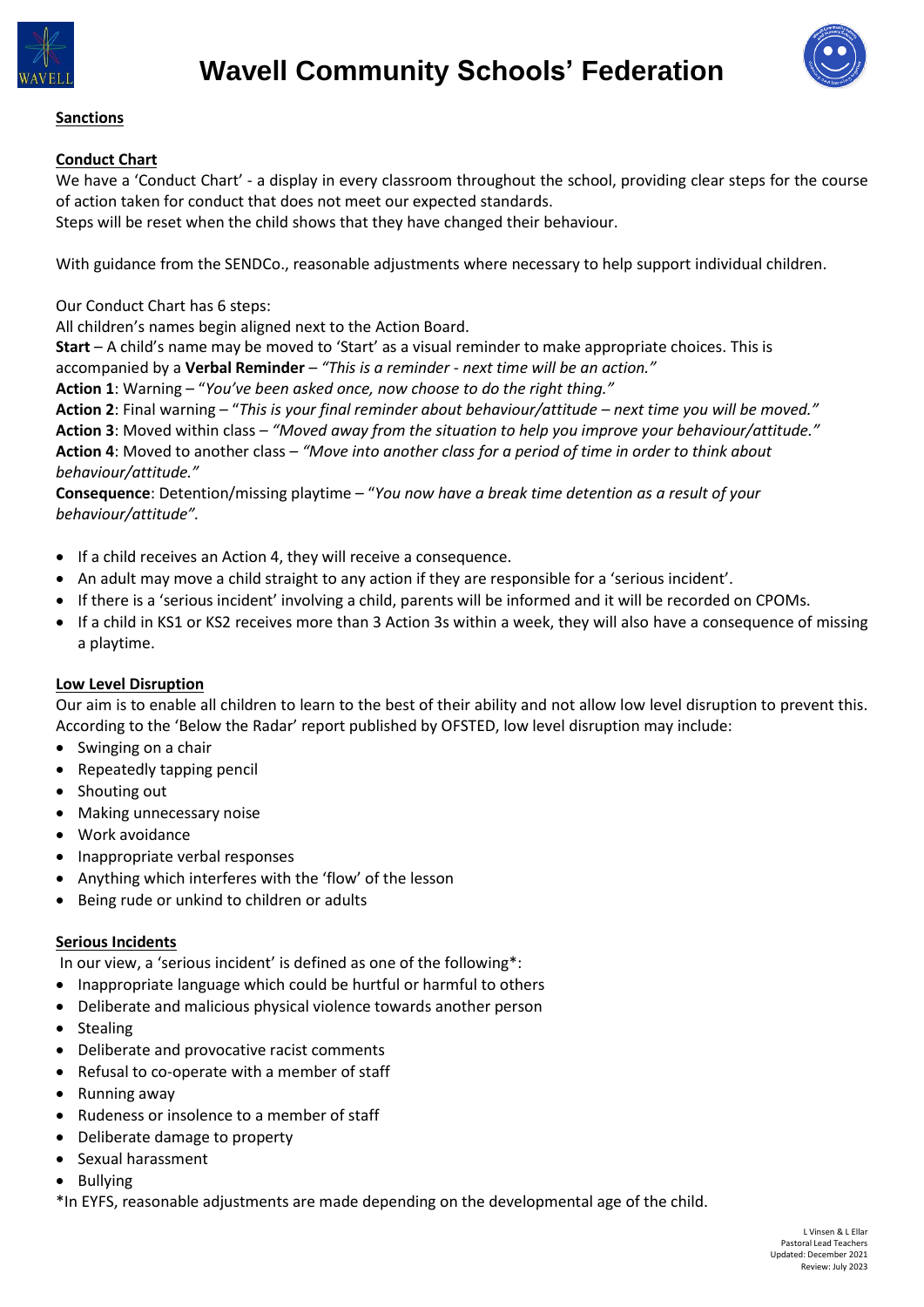



If a child has been part of any misbehaviour exemplified by, but not limited to those listed above, they will be sanctioned appropriately in line with this policy.

## **Report Cards**

In Key Stage 2, when a series of unacceptable behaviours have been noted, a discussion with parents will be carried out and a Report Card will be used to develop positive targets for conduct. Before beginning the Report Card, the child will be given the opportunity to work with their parents, class teacher and Miss Vinsen (Behaviour Lead) to set targets to work towards.

Children on a Report Card will be assessed using a simple smiley face system.

- $\odot$  Good behaviour
- $\bigcirc$  Satisfactory behaviour
- $\circledR$  Poor Behaviour

The Report Card is given to the child, who must keep it with them at all times. The report is taken home at the end of each day and is signed by the parents. Staff responsible for the child during the day will assess the child's behaviour/attitude at the end of each session. This includes playtimes, lunchtimes and lesson times.

The Report Card will be used for a period of two weeks, after which time it will be reviewed with staff, parents and the child.

#### **Exclusions**

Good discipline in schools is essential to ensure that all children can benefit from the opportunities provided by education. The Government supports Headteachers in using exclusion as a sanction where it is warranted. However, permanent exclusion should only be used as a last resort, in response to a serious breach, or persistent breaches, of the school's Behaviour Policy; **and** where allowing the child to remain in school would seriously harm the education or welfare of the child or others in the school.

When the Executive Headteacher excludes a child, she will notify parents of the period of the exclusion and the reasons for it. She will also provide parents with the following information in writing:

- the reasons for the exclusion;
- the period of a fixed period exclusion or, for a permanent exclusion, the fact that it is permanent;
- parents' right to make representations about the exclusion to the governing body and how the child may be involved in this;
- how any representations should be made; and
- where there is a legal requirement for the governing body to consider the exclusion, that parents have a right to attend a meeting.

When considering exclusion, the Executive Headteacher and Governing Body will use 'Exclusion from Maintained Schools, Academies and Pupil Referral Units in England' document and complete an exclusions form provided by North Yorkshire County Council.